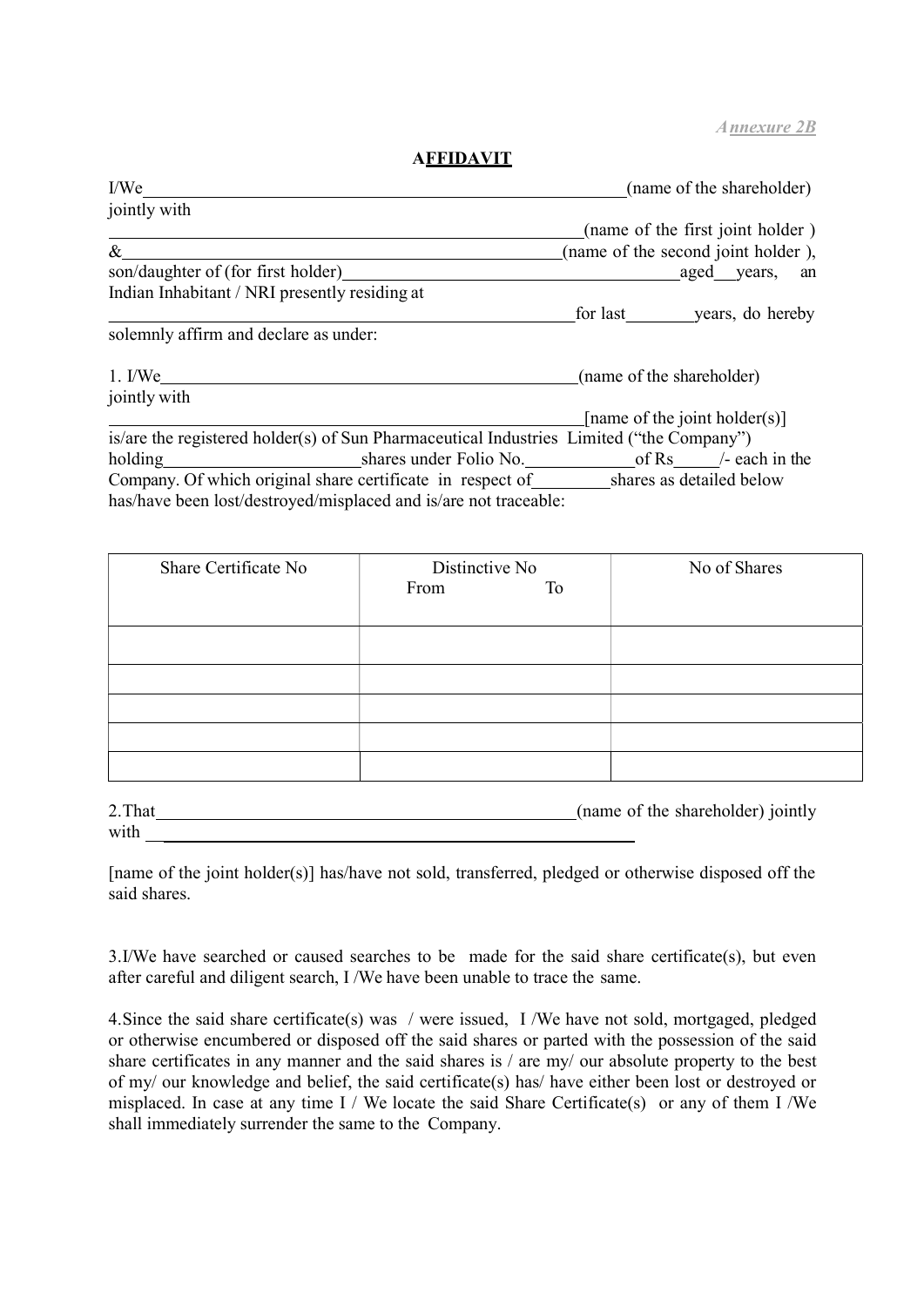5.I have already executed Indemnity Bond for issuing duplicate share certificate(s) in lieu of the original share certificates for the aforesaid shares held by me/us.

6.I therefore request Sun Pharmaceutical Industries Limited to issue duplicate share certificate(s) in lieu of the original share certificate(s) for the aforesaid shares.

I am executing this declaration to be submitted to the concerned authorities of the Company.

## **VERIFICATION**

I hereby state that whatever is stated herein above are true to the best of my knowledge.

Solemnly affirmed at ------------------------------

On this --------- day of ------- 20 . (Signature of the shareholder/s)

Deponent

Identified by me Before Me

Advocate Notary Public